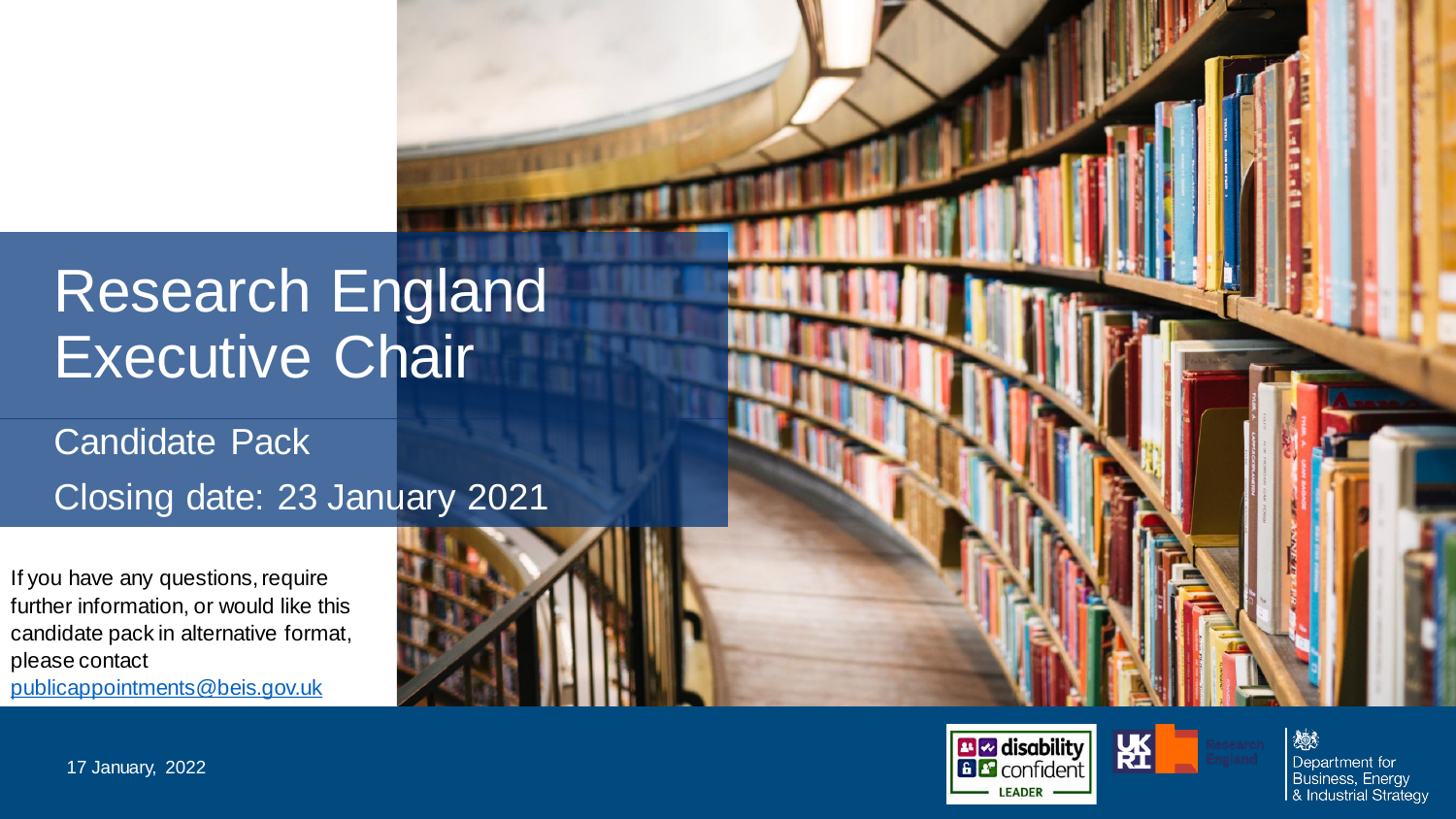### **Contents**

2

03: Ministerial Foreword

04: About UKRI and Research England

05: The Role

06: Responsibilities

07: Person Specification

08: Criteria

09: Diversity

10: Terms of Appointment

11: How to apply

12: Assessment Panel, Process and Timing

13: Annex A – Conflicts of Interest and Due Diligence

14: Annex B – The Seven Principles of Public Life

15: Annex C – Complaints

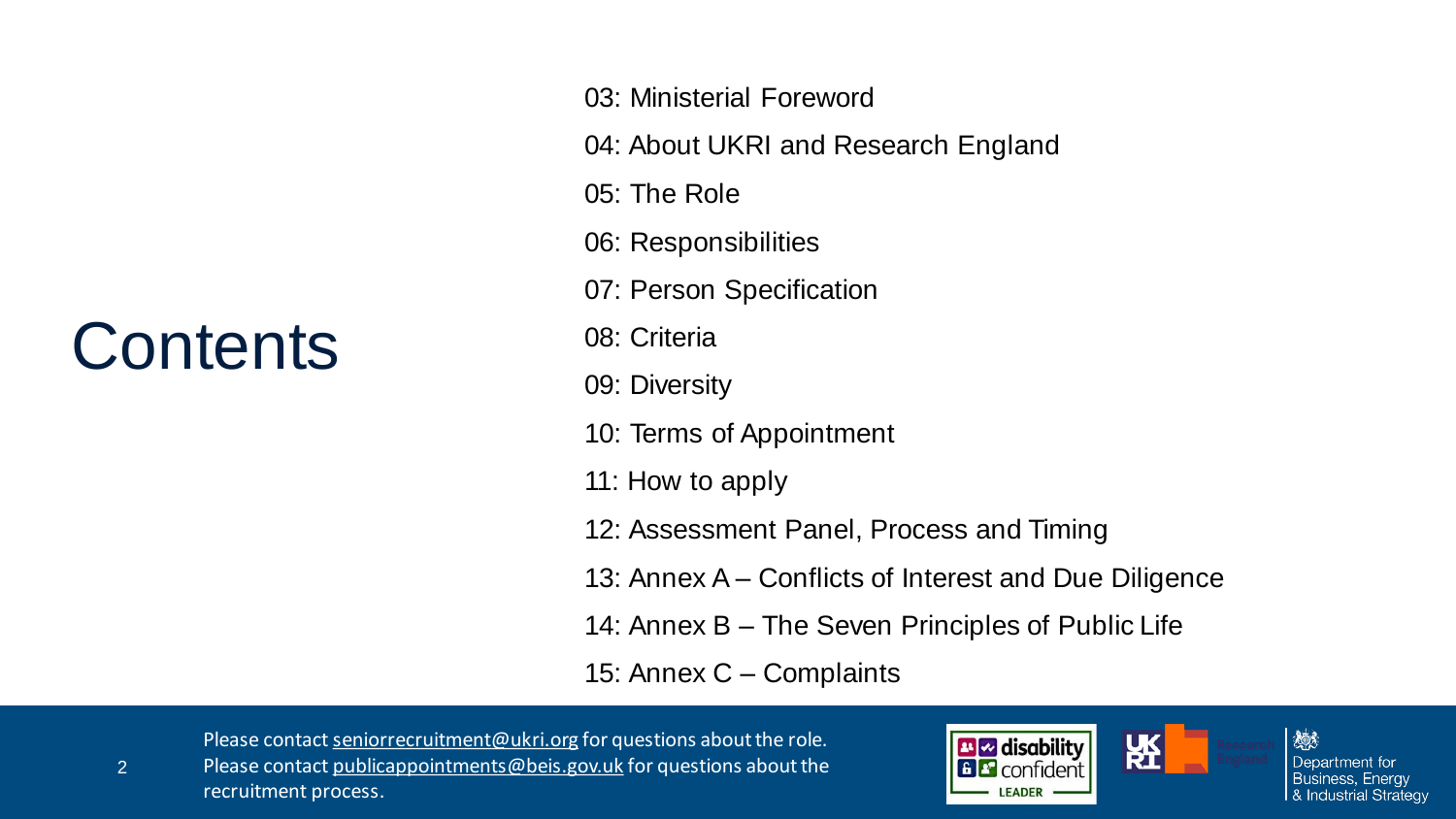### Ministerial Foreword

Dear Candidate,

Thank you for your interest in the role of Executive Chair of Research England (RE), one of the constituent Councils within UK Research and Innovation (UKRI).

Research England is a relatively new organisation formed from the research funding part of the former Higher Education Funding Council for England. Launched as a new Council within UKRI, Research England is now well established and plays a critical role in providing grant funding to English universities for research, as well as supporting knowledge exchange activity and overseeing other major funding programmes. It also plays a key role in overseeing the sustainability of the Higher Education research base in England.

The Government is strongly committed to the advancement of science, research and innovation, and to making the most of the strength of university research and the wider research base. Research England is a central part of our ability to support and nurture the sector, and to support the Government's broader Science Superpower ambitions, which makes the Executive Chair role of key importance.

In making Public Appointments, I and my fellow Ministers are committed to ensuring not only a fair and open recruitment process, but one that looks far and wide for the best talent. We particularly welcome applicants from diverse backgrounds and my officials would be happy to speak about this and other senior roles in the public sector. I trust you will find the information in this job pack of interest and look forward to receiving your application.

#### **George Freeman MP**

#### **Minister for Science, Research and Innovation**

- Please contact [seniorrecruitment@ukri.org](mailto:seniorrecruitment@ukri.org) for questions about the role.
- 3 Please contact [publicappointments@beis.gov.uk](mailto:publicappointments@beis.gov.uk) for questions about the recruitment process.

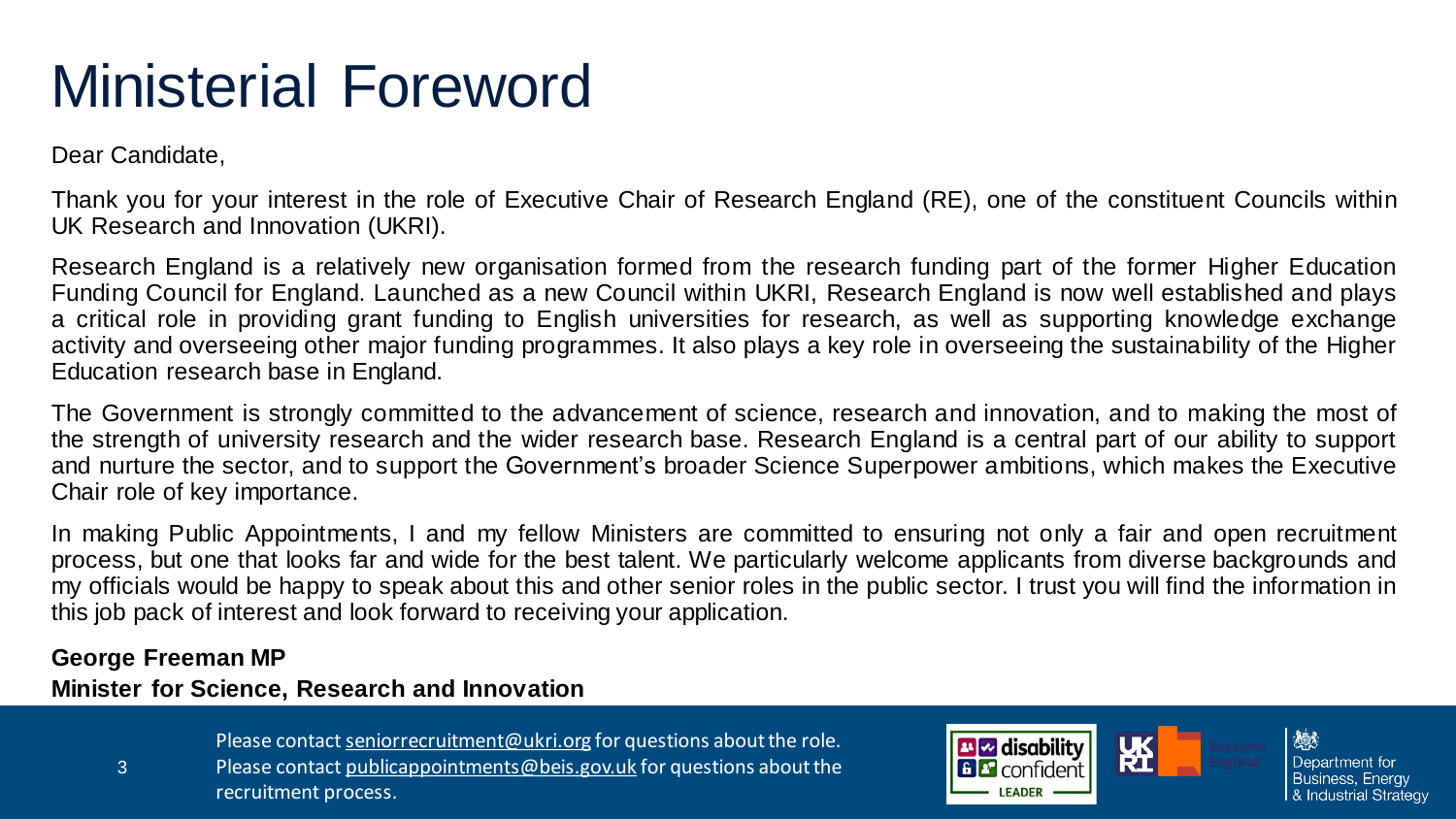### About UKRI and Research England

We are seeking an outstanding and inspirational leader for one of UKRI's nine Councils. Research England comprises a staff of seventy and a non-executive Council appointed to guide the organisation.

Research England supports research and knowledge exchange primarily in English higher education institutions and invests over £2bn a year across a range of different programmes. It also operates some funding programs UK wide and collaborates closely with partners in the Devolved Administrations. Areas of responsibility include: implementing the UK's Future Research Assessment Programme; leading work on the sustainability of the university research sector in England; and supporting the translation of R&D from Universities into economic and wider societal impact. Some major programmes include the UK wide Research Partnership Investment Fund, Higher Education Innovation Funding, and coordinating the Knowledge Exchange Framework.

Research England is an integral part of UKRI alongside the seven Research Councils and Innovate UK. UKRI is led by an independent Chair, Board and CEO and is sponsored by the Department for Business Energy and Industrial Strategy. The Board facilitates multidisciplinary activity and joint working between the Councils, Central Government, and other key partners.

The successful applicant will be accountable to the Board and CEO and will be appointed by the Secretary of State for Busines s, Energy and Industrial Strategy. They will be expected to appear in front of the Science and Technology Select Committee if required.

Further information about Research England can be found [here](https://www.ukri.org/councils/research-england/)

4

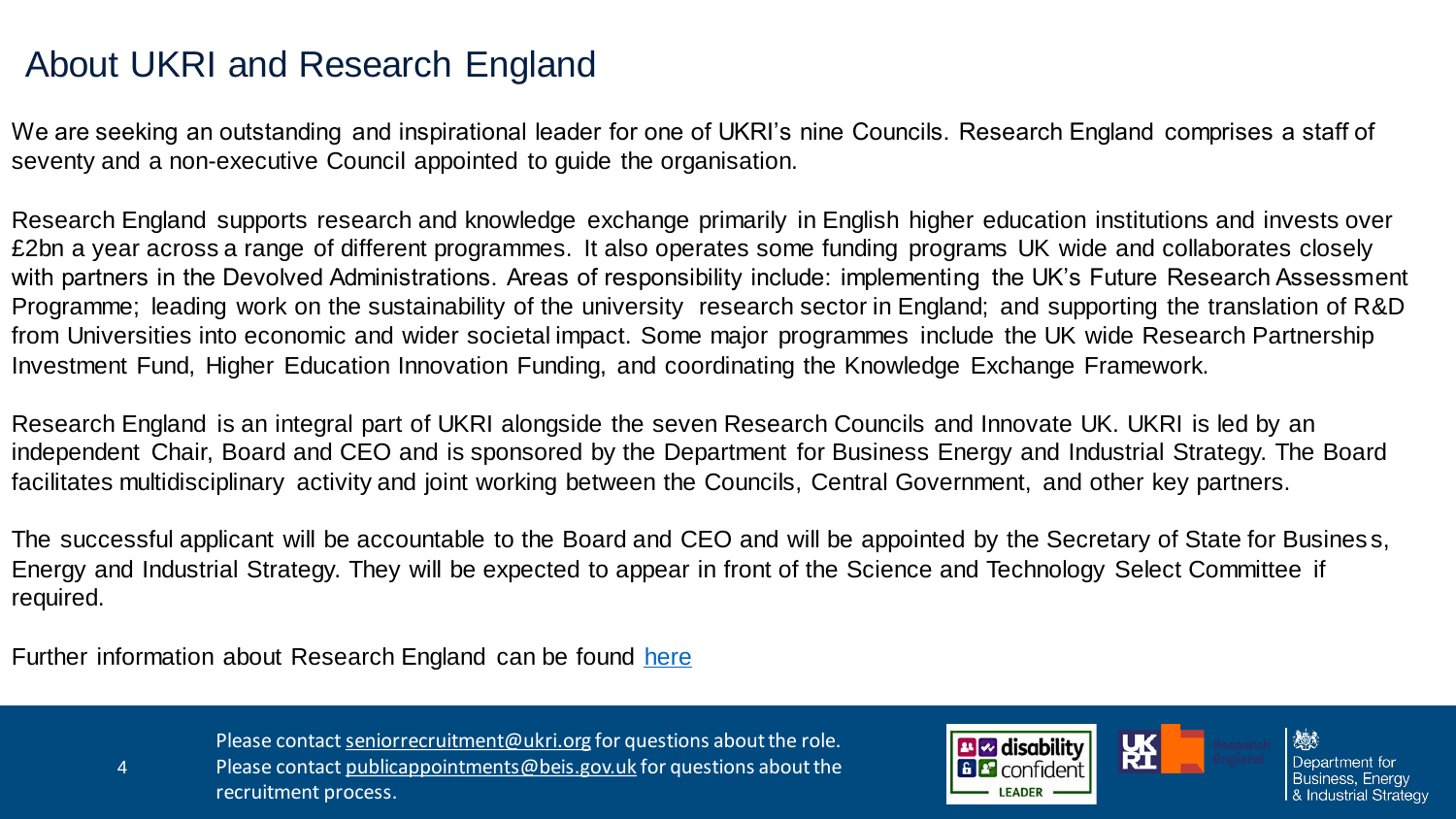### The Role

The Executive Chair will be responsible for effective, co-operative and inclusive leadership and for providing clear strategic direction. You will be closely involved in the wider leadership and decision-making of UKRI and have the opportunity to lead on one or more major cross-cutting themes for UKRI.

You will have a significant role in championing UKRI's relationships across the Higher Education sector, the other UK Higher Education funding bodies, and the Office for Students.

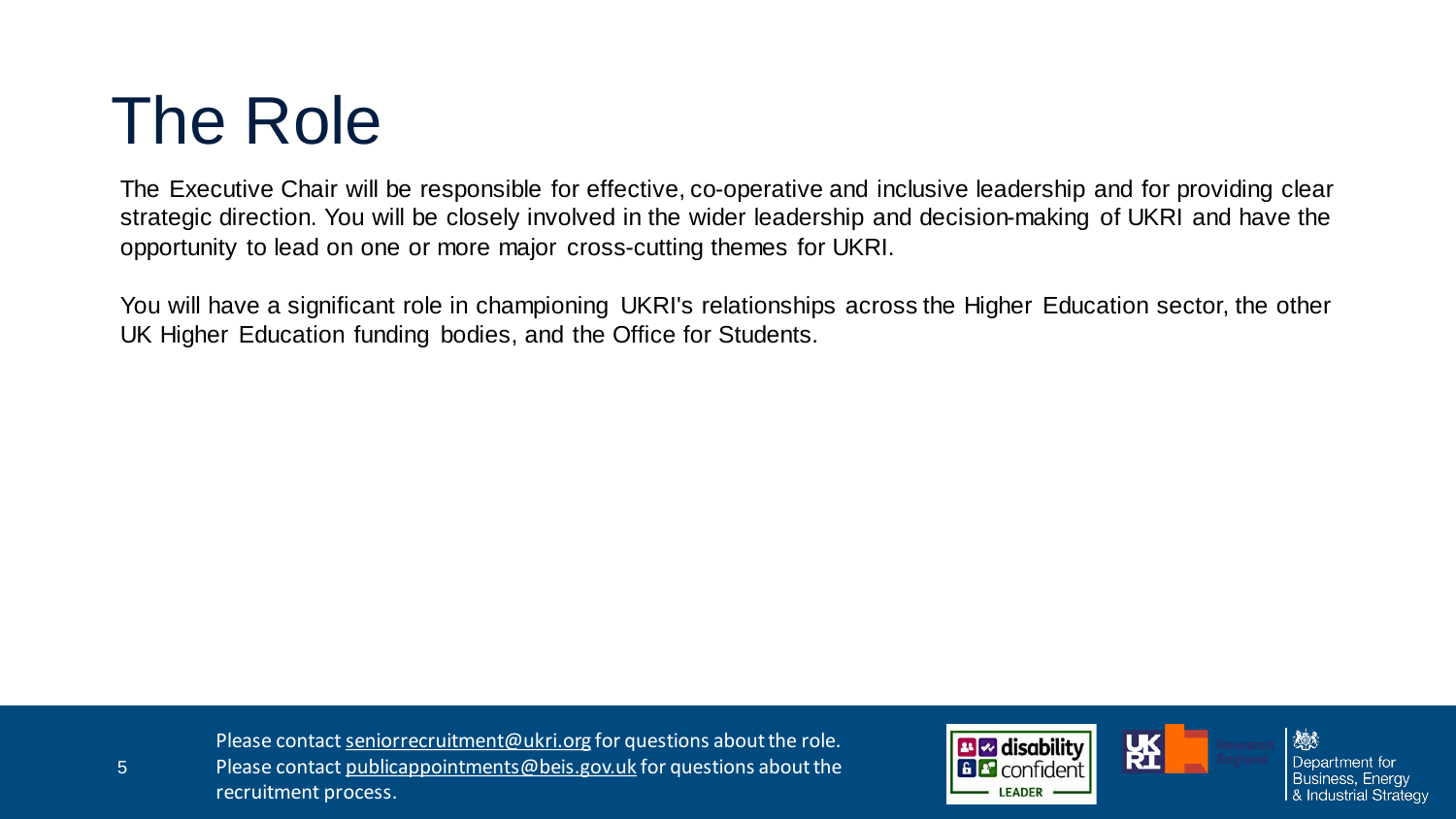### Responsibilities

| Leadership                   |           | Ensure delivery of Research England's objectives, providing the inclusive leadership and vision to make the most of its research, skills and                                           |
|------------------------------|-----------|----------------------------------------------------------------------------------------------------------------------------------------------------------------------------------------|
|                              |           | capital investments portfolio                                                                                                                                                          |
|                              |           | Collaborate with the management team and Board to provide overall leadership and direction to UKRI; modelling the values and                                                           |
|                              |           | behaviours required to bring to life UKRI's values                                                                                                                                     |
|                              | ٠         | Lead and develop the capacity and capability of the Research England team                                                                                                              |
| Stakeholder engagement       |           | Work with the Senior Independent Member (SIM) of Research England and other Council members to lead and develop Research England's                                                     |
|                              |           | approach to the funding of research and innovation in England                                                                                                                          |
|                              |           | Work with the SIM and other Council members to develop knowledge exchange and commercialisation in universities within England to                                                      |
|                              |           | enhance their contribution to economic growth and social capital                                                                                                                       |
|                              |           | Fulfil Research England's remit to build and sustain the conditions for a healthy and dynamic research and knowledge exchange system<br>within the sector                              |
|                              |           | Coordinate university research capital funding and Quality-related Research funding to maintain the excellence of research capability in                                               |
|                              |           | English Higher Education Providers                                                                                                                                                     |
|                              |           | Stimulate research collaborations across the UK between Universities, businesses and charities that help support economic growth and<br>build local collaborations                     |
|                              |           | Be a core member of the UKRI Executive team, working to deliver the best overall impact of the research and innovation funding system<br>and contribute to delivering the UKRI mission |
|                              | $\bullet$ | Work collaboratively across UKRI to foster interdisciplinary and cross-sectoral work                                                                                                   |
|                              |           | Develop positive relationships between Research England and its counterparts in the Devolved Administrations, ensuring excellent                                                       |
|                              |           | research is identified wherever it is being undertaken                                                                                                                                 |
|                              |           | Engage constructively with BEIS, especially on the role of universities in the delivery of the R&D policy in England                                                                   |
|                              | $\bullet$ | Work closely with the Office for Students to support Higher Education generally, deliver the Higher Education Innovation Funding                                                       |
|                              |           | Programme and other areas of joint responsibility                                                                                                                                      |
| Finance, Planning & Analysis | $\bullet$ | Continuously improve efficiency and value for money from Research England's activities                                                                                                 |
|                              |           | Work with the UKRI CFO to ensure robust budget planning and financial control                                                                                                          |
|                              |           | Collaborate with UKRI's analytical and strategy teams to ensure the best possible evidence base for Research England's activities                                                      |

Please contact [seniorrecruitment@ukri.org](mailto:seniorrecruitment@ukri.org) for questions about the role. Please contact [publicappointments@beis.gov.uk](mailto:publicappointments@beis.gov.uk) for questions about the recruitment process.



6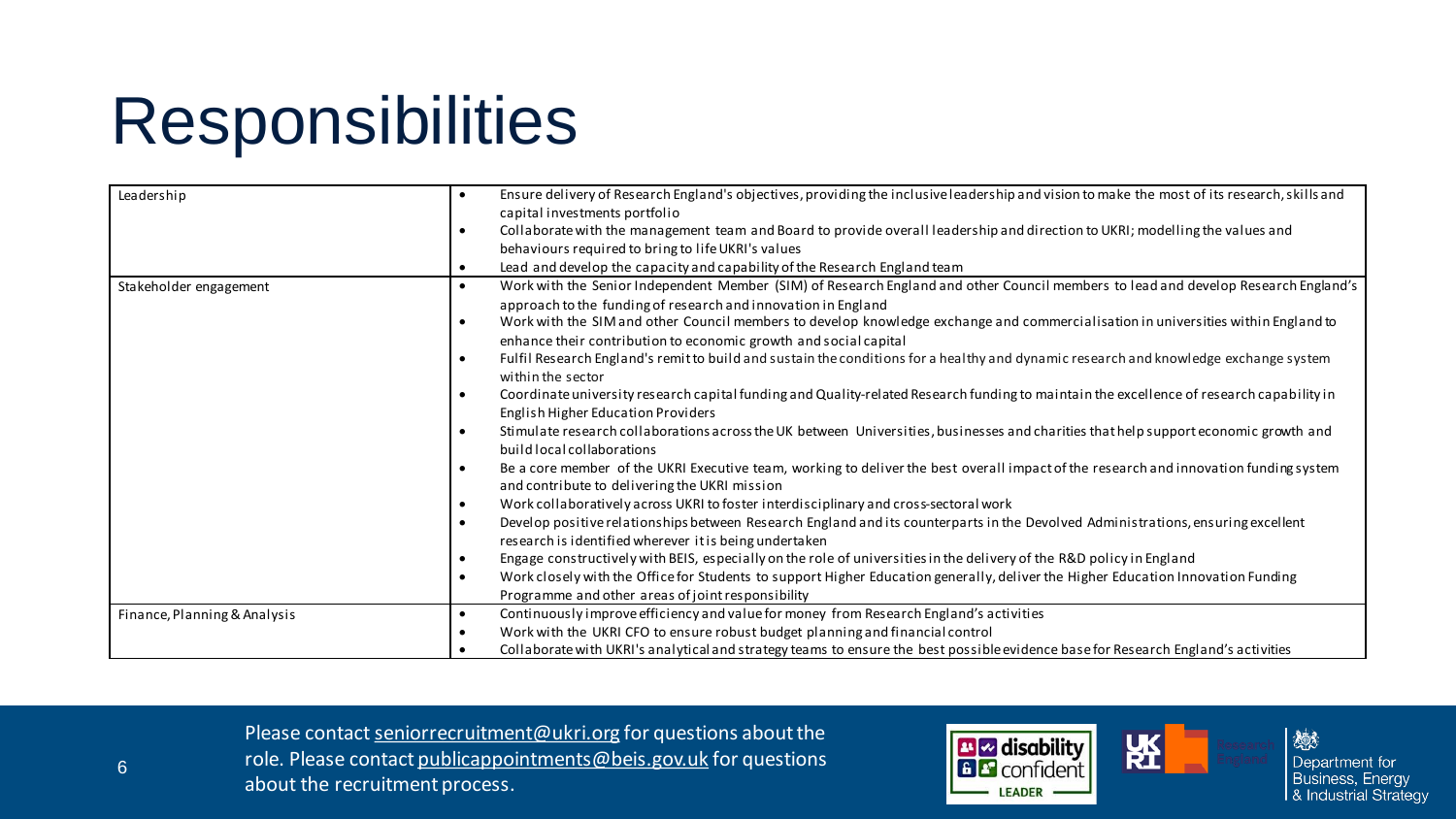### Person Specification

- We are seeking an outstanding and inspirational leader for one of UKRI's nine Councils. Research England comprises a staff of seventy and a non-executive Council appointed to guide the organisation.
- The successful applicant will be accountable to the Board and CEO and will be appointed by the Secretary of State for Business, Energy and Industrial Strategy. They will be expected to appear in front of the Science and Technology Select Committee if required.
- The Executive Chair will be responsible for effective, co-operative and inclusive leadership and for providing clear strategic direction. You will be closely involved in the wider leadership and decision-making of UKRI and have the opportunity to lead on one or more major cross-cutting themes for UKRI.
- You will have a significant role in championing UKRI's relationships across the Higher Education sector, the other UK Higher Education funding bodies, and the Office for Students.

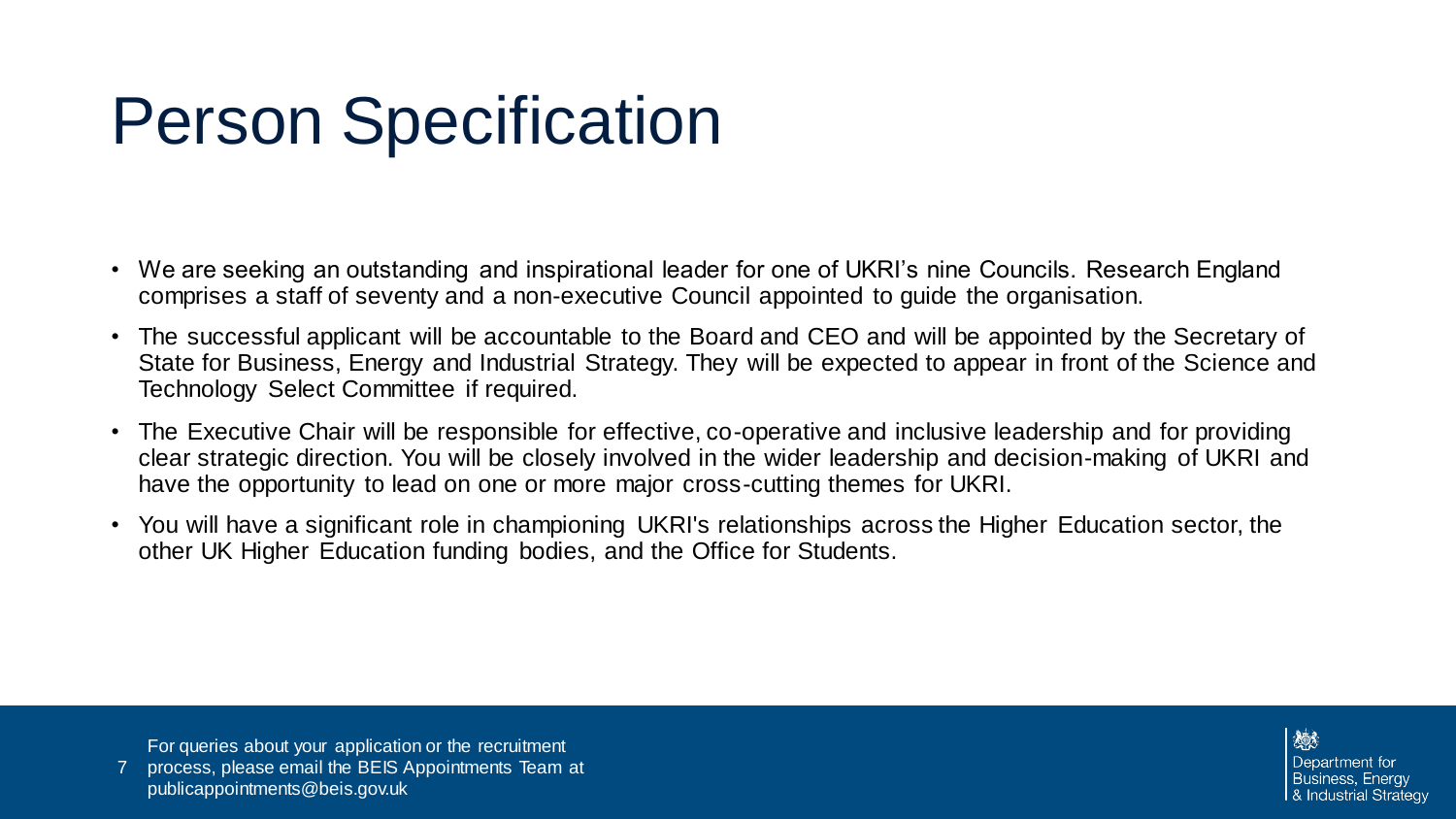## **Criteria**

The successful candidate will be able to command confidence and represent Research England at the highest level of Government/Academia and be able to meet the following criteria:

#### **Essential:**

- A highly respected senior leader and manager with proven experience of delivering research and innovation results;
- An in-depth understanding of research and knowledge exchange in the UK Higher Education sector particularly the operational implications of institutional block grant funding;
- An inspirational leader and communicator with a collegiate approach, able to command confidence and credibility with a wide range of partners;
- The ability to build and deliver a clear strategic vision for Research England, based on a detailed understanding of the landscape;
- Flexibility to adapt and respond to major developments and manage risk.

#### **Desirable:**

8

• Experience of working on university research policy and knowledge exchange functions and funding.

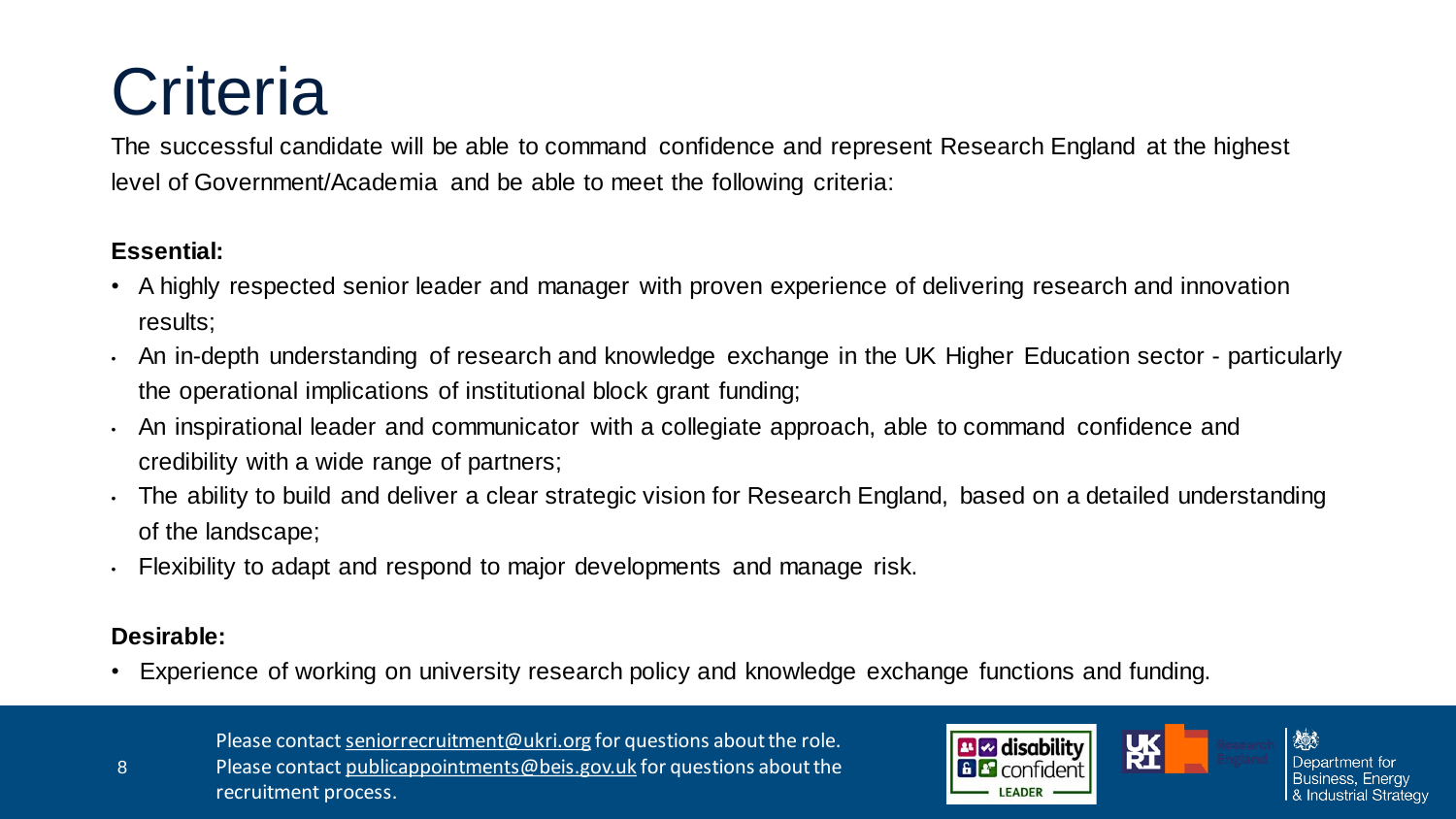## **Diversity**

We are committed to increasing the diversity of our boards and bringing in talent, regardless of its origins. We encourage applications from all candidates regardless of ethnicity, religion or belief, gender, sexual orientation, age, disability or gender identity. We particularly welcome applications from people with ethnicity, gender and disability characteristics currently underrepresented on our Boards.

**Arrangements for candidates with a disability:** As a Disability Confident leader, we guarantee to interview anyone with a disability whose application meets the essential criteria for the post. More details on the criteria can be found in this pack. If you wish to apply through the Disability Confident scheme, you will need to tick that option on the Diversity Monitoring form that you will submit alongside your application.

**Adjustments:** All candidates are entitled to request reasonable adjustments at any stage of the application process. If you would like to discuss reasonable adjustments prior to submitting your application, please contact the campaign manager at [publicappointments@beis.gov.uk.](mailto:publicappointments@beis.gov.uk)



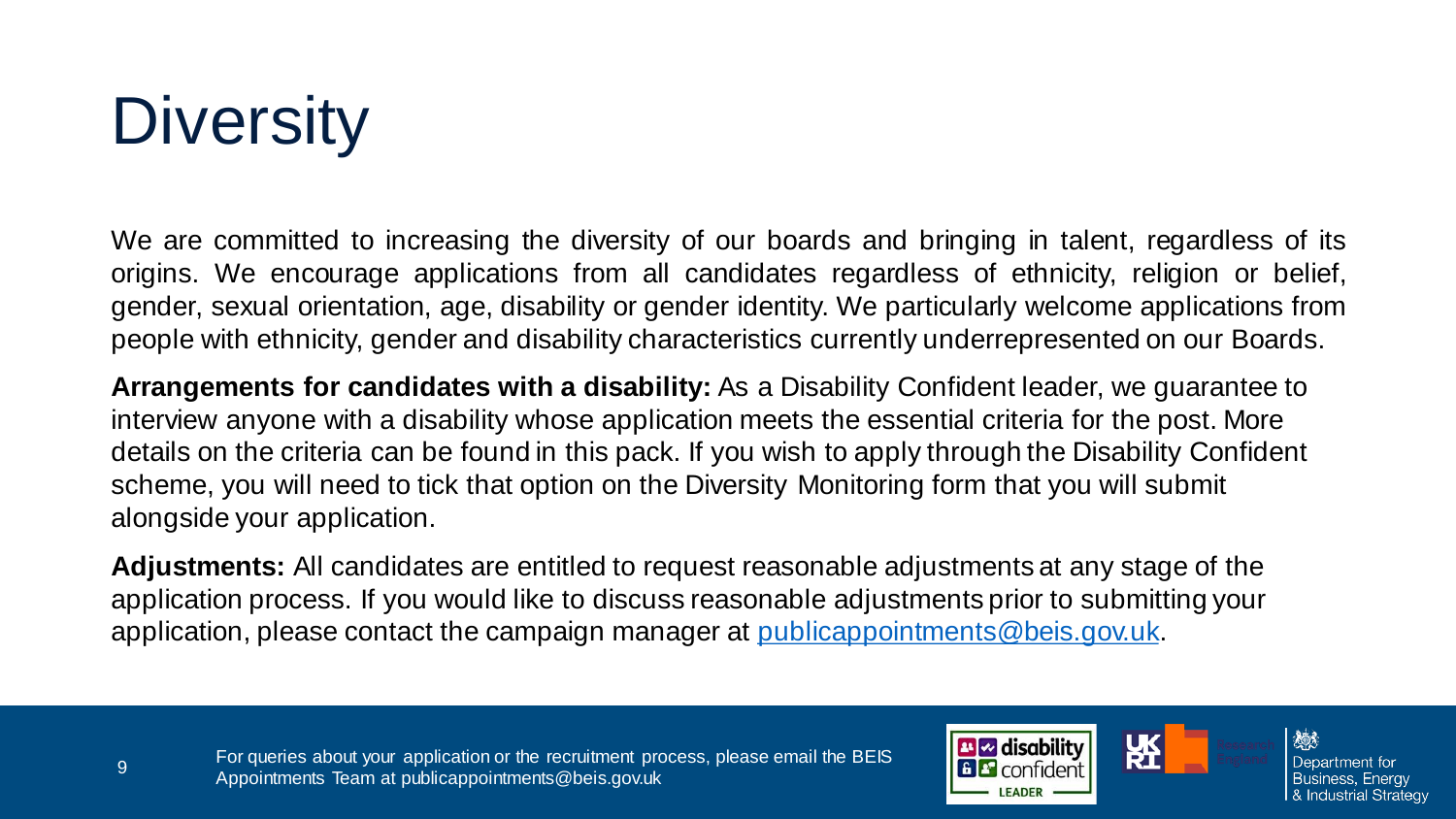### Terms of Appointment

- **Appointment Term:** An initial period of 4 years.
- **Remuneration:** £120,000 with Performance Related Pay of up to 10% (with scope to negotiate up to £144,500 base salary for an exceptional candidate). Remuneration and expenses are taxable.
- **Time Commitment:** Full-time role.
- **Location:** Bristol/Flexible
- **Nature of Appointment:** This is a Public Appointment by the Secretary of State for Business, Energy and Industrial Strategy.
- **Availability:** Successful candidate/s will be encouraged to take up their appointment as soon as possible, following the successful completion of pre-appointment checks.

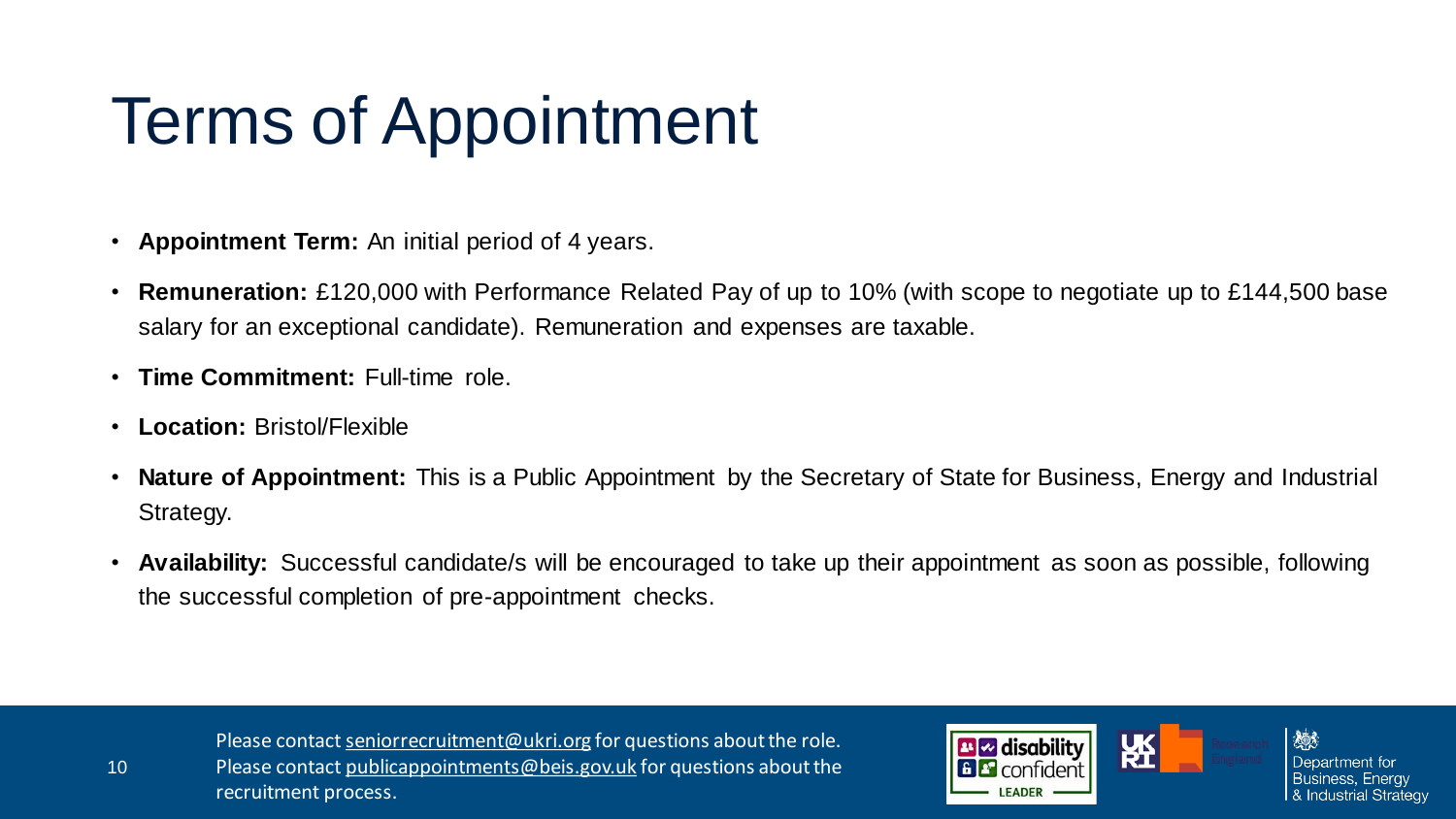# How to Apply

Your application is submitted in two parts.

**Both parts** must be submitted **by 23:00 on 23 January 2022** in order for your application to be considered complete. Applications and completed forms received after this date will **not** be considered.

**Part one: CV and Statement of Suitability** 

- **One document combining a two-page statement of suitability and two-page CV** (no more than four sides of A4 in total). The key to a good application is to give the reader specific information about how you meet the criteria for appointment. Think about your knowledge, skills, experience and personal attributes, and take full advantage of the space available. Provide practical evidence that best demonstrates how you meet the essential criteria.
- Save the document as 'Surname, First initial Application'.
- Send to [publicappointments@beis.gov.uk](mailto:publicappointments@beis.gov.uk) with URN416 Research England in the subject heading.

**Part two:** Diversity Monitoring and Conflict of Interest Form.

• Complete this [form.](https://forms.office.com/Pages/ResponsePage.aspx?id=BXCsy8EC60O0l-ZJLRst2ORvFzRetblAskMEp54TrWtUN1k5VVhQWjM4Ujg0REdLMVJINjJWNUxHNS4u)

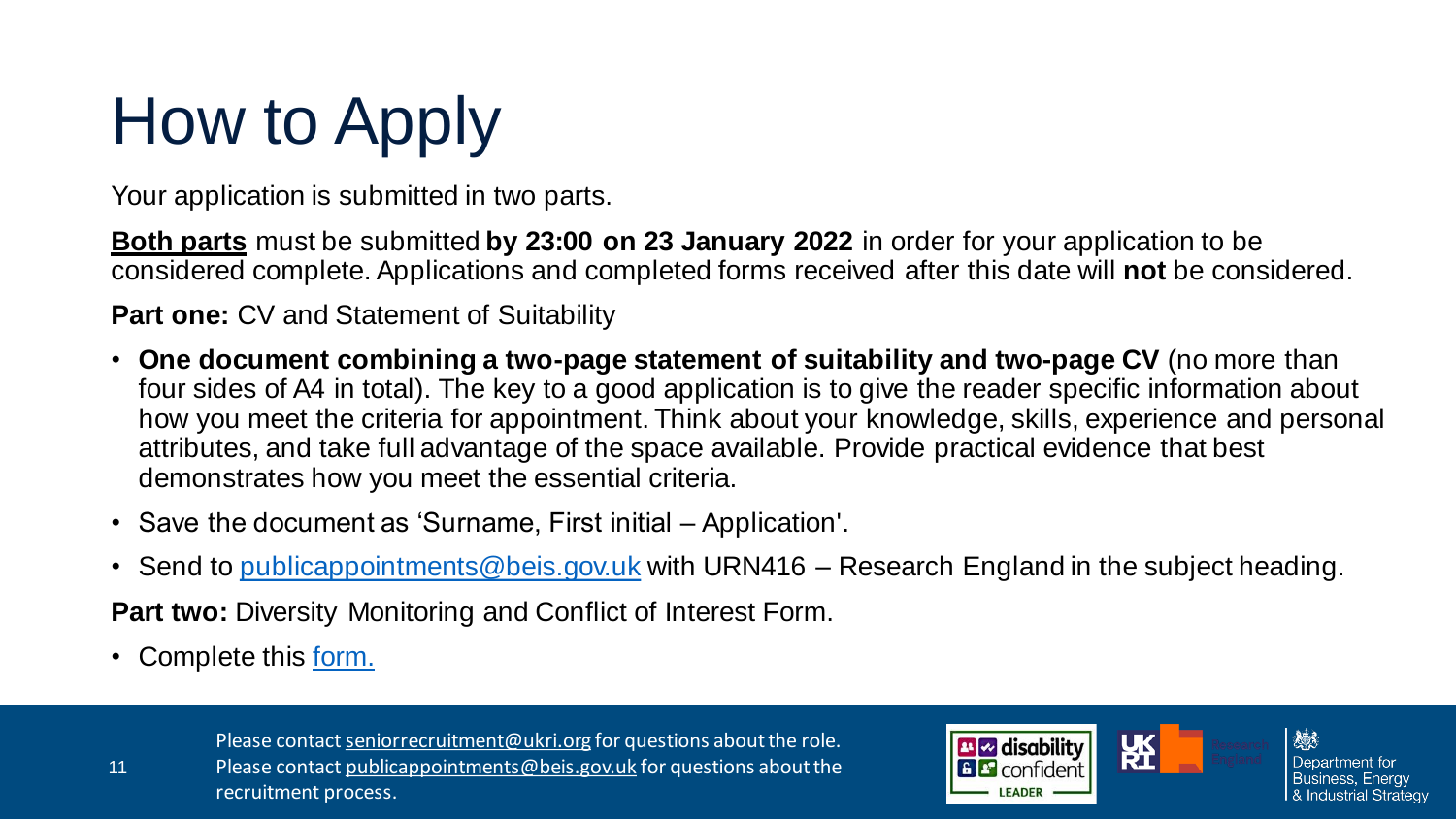## Assessment Panel, Process and Timing

**The members of the Advisory Assessment Panel are:**

- **Panel Chair and BEIS Representative:** Alexandra Jones (Director, Science Research & Innovation, BEIS)
- **Representatives of Organisation**: Dame Ottoline Leyser (CEO)
- **Independent Panel Member:** Sir David Eastwood (Vice-Chancellor, University of Birmingham)
- **Independent Panel Member:** Sir Douglas Flint (Former Chair, HSBC)

12

**The timelines for this campaign is indicative and subject to change. Please check the advert for any updates.**

| <b>Advert Closes</b>           | 23/01/22   |
|--------------------------------|------------|
| <b>Panel Sift</b>              | <b>TBC</b> |
| <b>Panel Interview</b>         | <b>TBC</b> |
| <b>Pre-Appointment Hearing</b> | <b>TBC</b> |
| Appointment confirmed          | <b>TBC</b> |

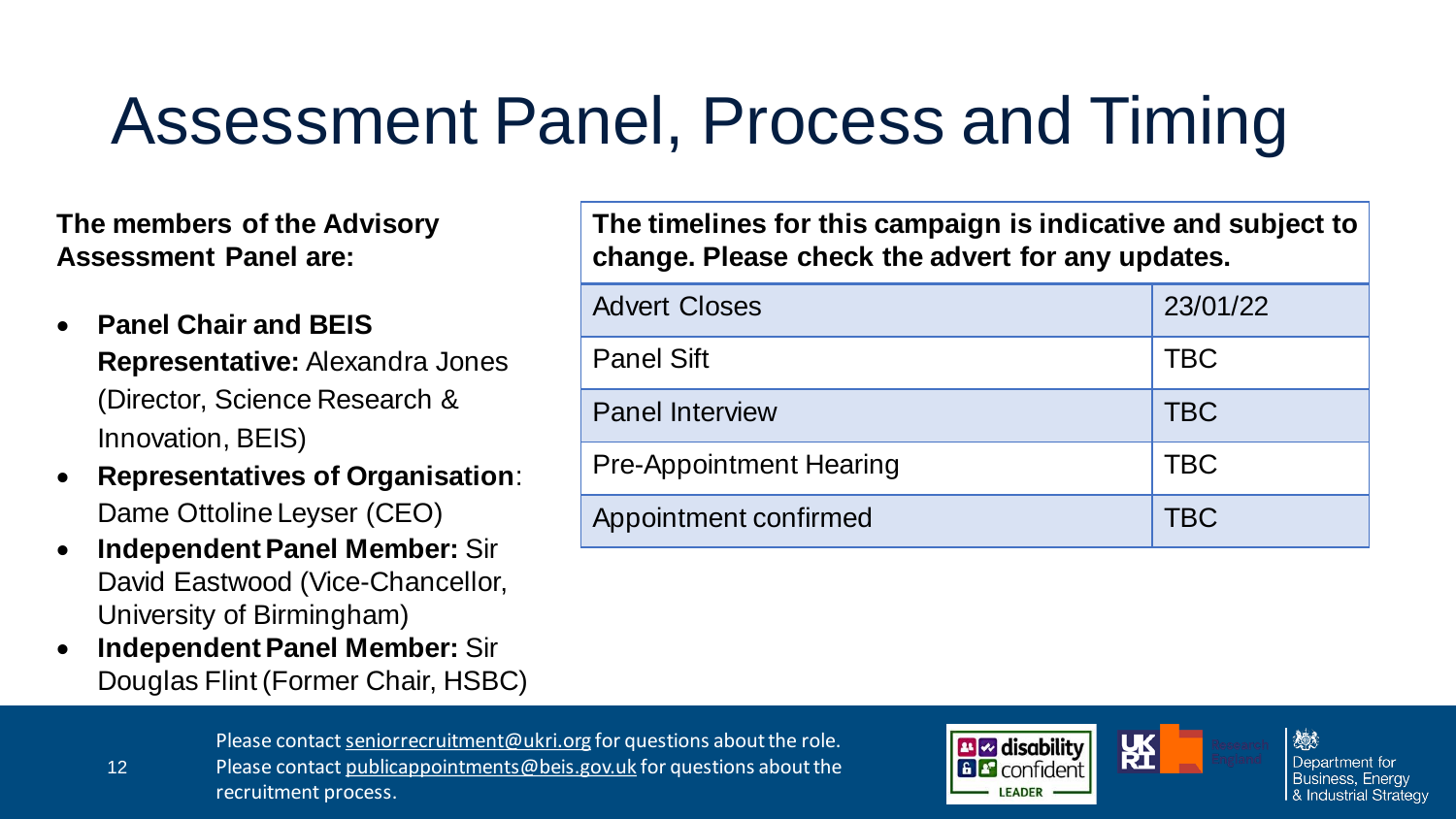### Annex A: Conflicts of Interest and Due **Diligence**

Public Appointments require the highest standards of propriety, involving impartiality, integrity and objectivity, in relation to stewardship of public funds and the oversight and management of all related activities. This means that any private, voluntary, charitable or political interest that might be material and relevant to the work of the body concerned should be declared.

It is important that those appointed as members of public bodies maintain the confidenceof Parliament and the public. If there are any issues in your personal or professional history that could, if you were appointed, be misconstrued, cause embarrassment, or cause public confidence in the appointment to be jeopardised, it is important that you bring them to the attention of the Assessment Panel and provide details of the issue(s) in your application. In considering whether you wish to declare any issues, you should also reflect on any public statements you have made, including through social media. The Panel may explore issues with you before they make a recommendation on the appointment.

As part of our due diligence checks we will consider anything in the public domain related to your conduct or professional capacity. This will include us undertaking searches of previous public statements and social media, blogs or any other publicly available information. This information may be made available to the Panel and they may wish to explore issues with you, should you be invited to interview.

If you have any queries or would like to discuss further, please contact the BEIS Appointments, Diversity and Talent Team at [publicappointments@beis.gov.uk.](mailto:publicappointments@beis.gov.uk)

13

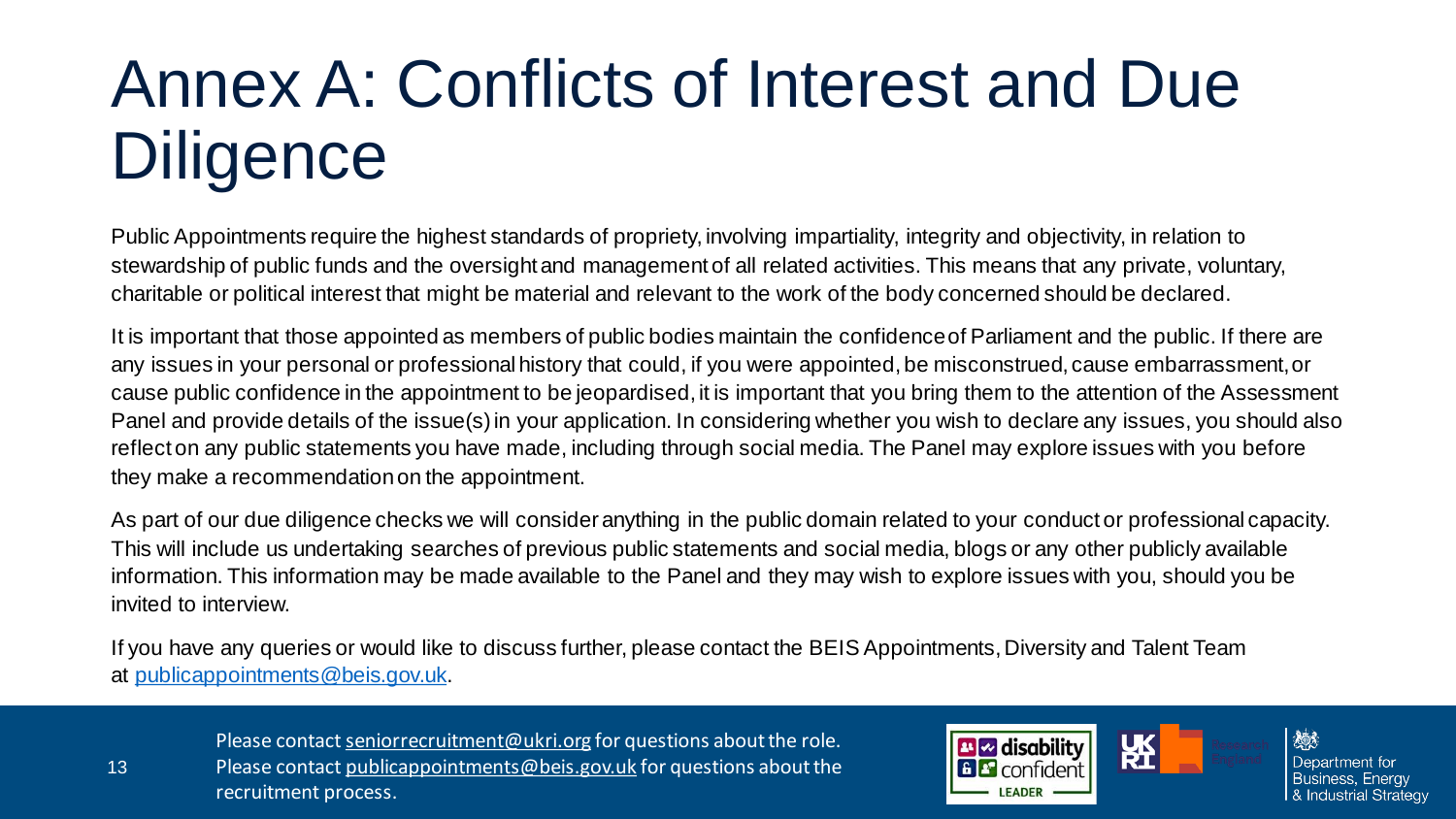### Annex B: The Seven Principles Underpinning Public Life

In 1995 the Committee on Standards in Public Life defined seven principles for public life. All candidates for are expected to demonstrate a commitment to, and an understanding of, the value and importance of the principles of public service which are:

- 1. Selflessness
- 2. Integrity
- 3. Objectivity
- 4. Accountability
- 5. Openness
- 6. Honesty
- 7. Leadership

Further information on the principles of public life can be found [here.](https://www.gov.uk/government/publications/the-7-principles-of-public-life)